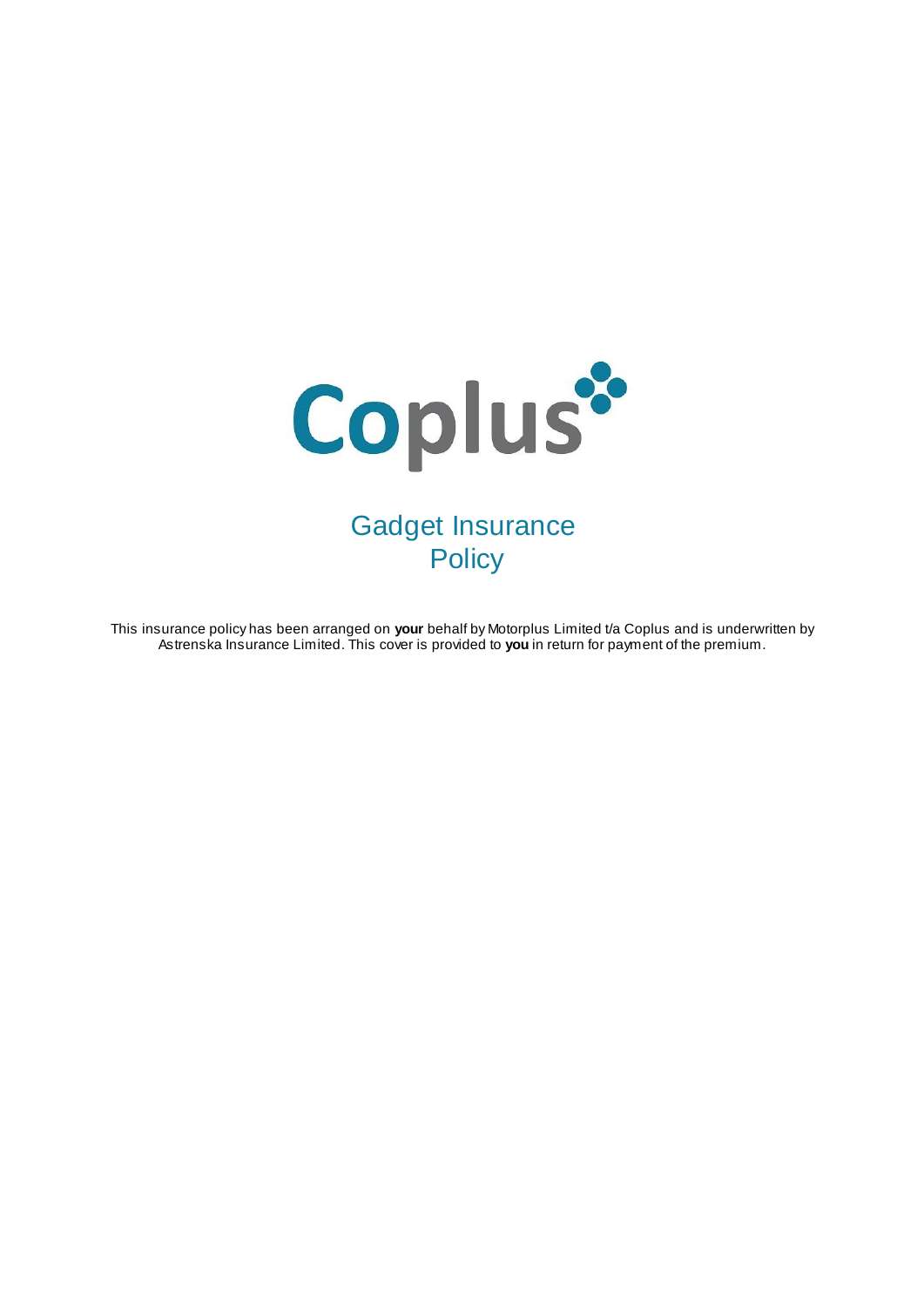

| <b>Contents</b>                               |          |
|-----------------------------------------------|----------|
| Introduction                                  | Page 1   |
| Our regulator and insurer                     | Page 1   |
| Definitions                                   | Page 1-3 |
| Am I eligible for cover?                      | Page 3   |
| What am I covered for?                        | Page 3-4 |
| What am I not covered for?                    | Page 4-5 |
| <b>General Exclusions</b>                     | Page 5   |
| How do I make a change to the Policy?         | Page 6   |
| How do I make a claim?                        | Page 6   |
| <b>General Conditions</b>                     | Page 6-7 |
| <b>Transfer of Policy</b>                     | Page 7   |
| <b>Financial Services Compensation Scheme</b> | Page 7   |
| Sanctions                                     | Page 7   |
| How to make a complaint                       | Page 7-8 |
| Astrenska Privacy Notice                      | Page 8-9 |

### **Introduction**

This **Policy** document and the **Schedule of Insurance** should be read as one document and together form the contract between **You** and **Us**. Please keep these documents together in a safe place.

It is important **You** read them carefully to make sure they meet **Your** needs. Please also check **Your Schedule of Insurance** carefully to make sure the information **You** have given **Us** is correct.

**You** must tell **Your Administrator** whose details will be found on **Your Schedule of Insurance** if this information is wrong, or if it changes**.You** have a responsibility to take reasonable care not to make a misrepresentation, should **You** be careless in answering the questions required to obtain a quotation and subsequently take out cover, or deliberately make a misrepresentation then it may be that this affects **Our** decision to pay a claim in part or not at all.

If any of the information **You** have provided to **Us** and **We** have recorded is incorrect, or if **You** have got any questions about this **Policy You** should refer **to Your Administrator** whose details will be found on the **Schedule of Insurance**. Provided **Your** Premium is paid, and **You** adhere to the terms and conditions of **Your Policy**, **We** will pay the agreed benefit in the event of a successful claim.

**We** will only insure **Your Gadget** if:

- a. it is in full working order and not already damaged at the **Start Date** of this **Policy**;
- b. it is no more than 36 months old at the **Start Date** of this **Policy** and **You** have **Proof of Purchase**;
- c. it was purchased as new in the UK directly from a manufacturer, network provider or retail store (high street or online) OR purchased as refurbished in the UK direct from the manufacturer or network provider;
- d. it was not purchased from an online auction.

#### **Our regulator and insurer**

This insurance is arranged by Motorplus Limited t/a Coplus and underwritten by Astrenska Insurance Limited, whose registered office is at Cutlers Exchange, 123 Houndsditch, London, EC3A 7BU. This insurance is effected in England and is subject to the Laws of England and Wales.

Astrenska Insurance Limited is authorised by the Prudential Regulation Authority and regulated by the Financial Conduct Authority and the Prudential Regulation Authority. Financial services register number 202846. These details can be checked on the Financial Services Register by visiting: www.fca.org.uk or by contacting the Financial Conduct Authority on 0800 111 6768.

Motorplus Limited t/a Coplus are authorised and regulated by the Financial Conduct Authority.

#### **Definitions**

Please see below definitions of words and terms which are used in **Your Policy** wording.

If **we** explain what a word means, that word has the same meaning wherever it appears in **Your Policy** or **Schedule of Insurance.** These words are highlighted in bold throughout **Your Policy**.

| <b>Accidental Damage:</b> | Physical damage caused by a sudden, external and unexpected event. This extends<br>to include damage to screens and damage resulting from contact with water and<br>other liquids. |
|---------------------------|------------------------------------------------------------------------------------------------------------------------------------------------------------------------------------|
| <b>Accidental Loss:</b>   | Means that the Gadget has been accidentally left by You in a location and You are                                                                                                  |
|                           |                                                                                                                                                                                    |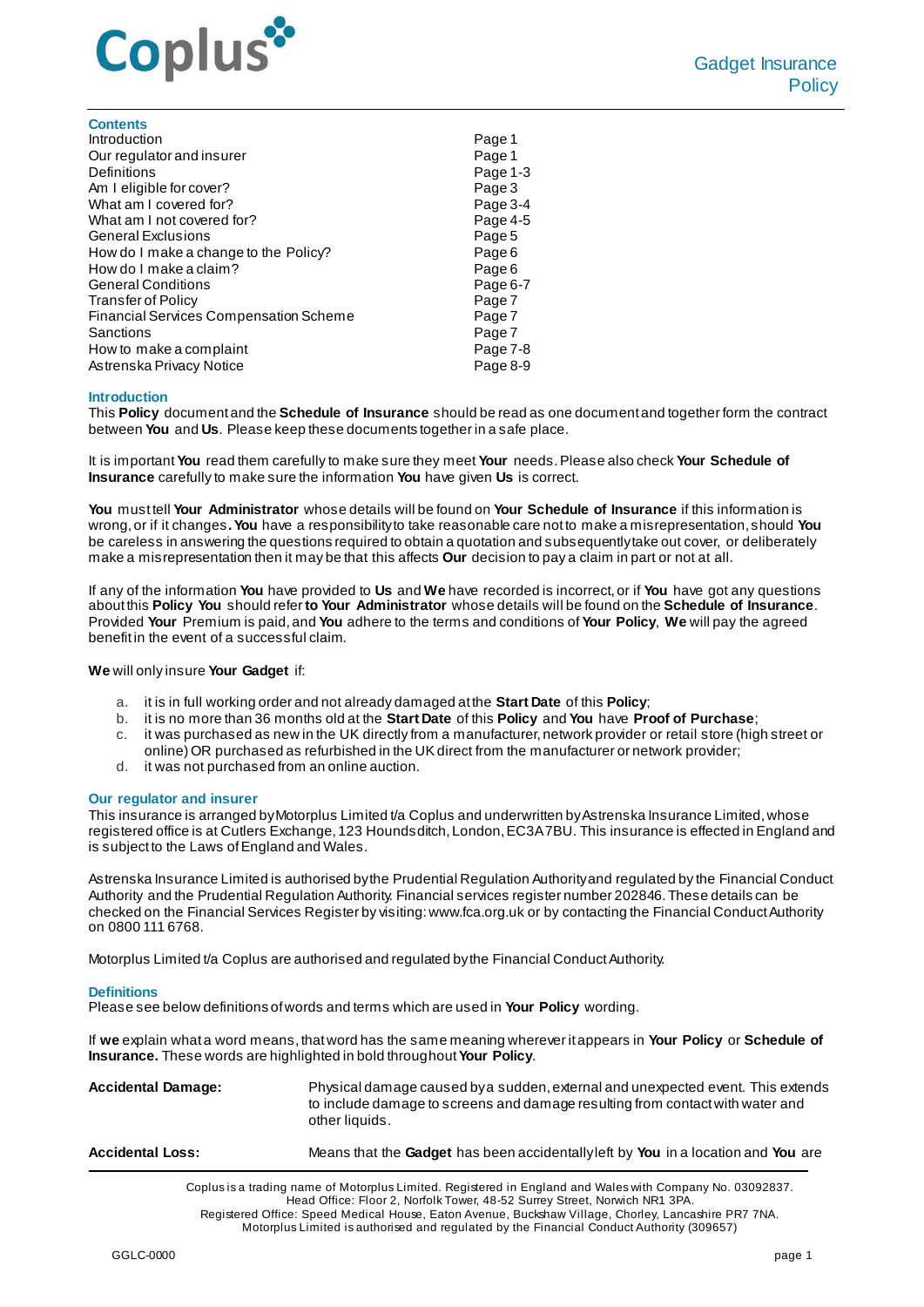

|                                   | permanently deprived of its use.                                                                                                                                                                                                                                                                                                                                                                                                                                                                                                               |
|-----------------------------------|------------------------------------------------------------------------------------------------------------------------------------------------------------------------------------------------------------------------------------------------------------------------------------------------------------------------------------------------------------------------------------------------------------------------------------------------------------------------------------------------------------------------------------------------|
| <b>Administrator:</b>             | The Administrator of Your Policy as shown on Your Schedule.                                                                                                                                                                                                                                                                                                                                                                                                                                                                                    |
| <b>Breakdown:</b>                 | The failure of any electrical or mechanical component in Your Gadget due to a<br>sudden and unforeseen fault, which causes Your Gadget to stop working in the way<br>the manufacturer intended, and which requires repair or replacement before the<br>Gadget can be used again.                                                                                                                                                                                                                                                               |
| <b>Claim Handler:</b>             | Coplus acting as the Claim Handler of Your Policy.                                                                                                                                                                                                                                                                                                                                                                                                                                                                                             |
| <b>Evidence of Ownership:</b>     | A document to provide proof that the Gadget You are claiming for is owned by You.<br>Such evidence may be any of the following (but not limited to) a copy of the receipt, a<br>gift receipt or, if the Gadget is a mobile phone, confirmation from Your network<br>provider that the mobile phone has been used by You.                                                                                                                                                                                                                       |
| <b>Fraudulent Usage:</b>          | Any calls made or data used from Your Gadget after the time that it was lost or<br>stolen, to the time that it was blocked by Your airtime provider.                                                                                                                                                                                                                                                                                                                                                                                           |
| Gadget/s:                         | The portable items insured by this policy, which were purchased as new by You. The<br>items can be any of the following; mobile phone (including iPhone), iPad, Tablet,<br>satellite navigation unit, iPod, MP3 player, laptop, camera, camera lenses, portable<br>Blu-Ray/DVD player, portable gaming consoles, E-Readers including Kindles,<br>smartwatches and headphones.                                                                                                                                                                  |
| Criteria:                         | We can only insure gadgets that are:<br>Purchased as new in the UK with evidence of ownership; or<br>$\bullet$<br>Purchased as refurbished in the UK direct from the Manufacturer or Network<br>$\bullet$<br>Provider with evidence of ownership; or<br>Gifted to you as long as you are able to provide a Gift receipt or other evidence<br>$\bullet$<br>of ownership; and<br>Not more than 36 months old, at the time of policy purchase; and in good<br>$\bullet$<br>condition and full working order at the time this policy is purchased. |
| Home:                             | Your permanent residence shown on Your Schedule of Insurance.                                                                                                                                                                                                                                                                                                                                                                                                                                                                                  |
| <b>Immediate Family:</b>          | You and any member of Your immediate family permanently residing at Your<br>Home, the address of which is shown on Your Schedule of Insurance.                                                                                                                                                                                                                                                                                                                                                                                                 |
| Insurer:                          | Astrenska Insurance Limited.                                                                                                                                                                                                                                                                                                                                                                                                                                                                                                                   |
| <b>Period of Cover:</b>           | The period as stated on Your Schedule of Insurance.                                                                                                                                                                                                                                                                                                                                                                                                                                                                                            |
| <b>Policy Excess:</b>             | The amount You mustpay towards each and every claim as detailed on Your<br>Schedule of Insurance.                                                                                                                                                                                                                                                                                                                                                                                                                                              |
| <b>Policy / Insurance Policy:</b> | The contract of insurance between You and Us.                                                                                                                                                                                                                                                                                                                                                                                                                                                                                                  |
| Policyholder:                     | The person/s named on Your Schedule of Insurance.                                                                                                                                                                                                                                                                                                                                                                                                                                                                                              |
| <b>Policy Limit:</b>              | The maximum amount We will pay in respect of any one claim as shown on<br>Your Schedule of Insurance.                                                                                                                                                                                                                                                                                                                                                                                                                                          |
| <b>Precautions:</b>               | All measures that it would be reasonable to expect a person to take in the<br>circumstances to prevent Accidental Loss, Accidental Damage or Theft of Your<br>Gadgets.                                                                                                                                                                                                                                                                                                                                                                         |
| Premium:                          | The amount You pay for the Policy. This is shown on Your Schedule of<br>Insurance.                                                                                                                                                                                                                                                                                                                                                                                                                                                             |
| <b>Proof of Purchase:</b>         | Means an original receipt and any other documentation required to prove Your<br>Gadget was purchased as new in the UK directly from a manufacturer, network<br>provider or retail store (high street or online) OR purchased as refurbished in the UK<br>direct from the manufacturer or network provider. This must show the date of<br>purchase, make, model, IMEI/Serial number of Your Gadget. Your Gadgets mustbe                                                                                                                         |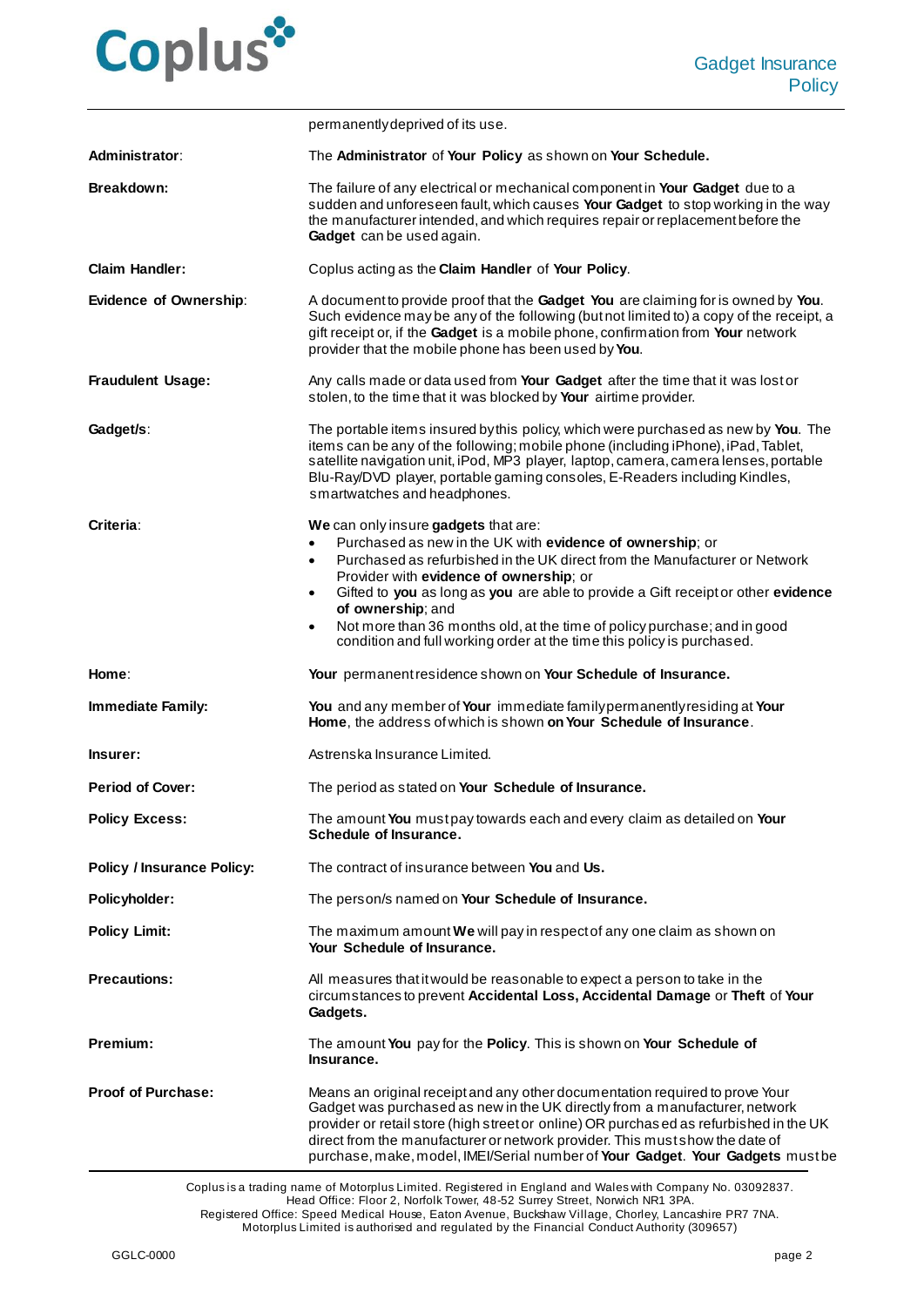

|                               | less than 36 months old at the Start Date of Your Policy as shown on Your<br>Schedule of Insurance.                                                                                                                                                                                                                                                                                                                                  |
|-------------------------------|--------------------------------------------------------------------------------------------------------------------------------------------------------------------------------------------------------------------------------------------------------------------------------------------------------------------------------------------------------------------------------------------------------------------------------------|
| Proof of Usage:               | Means evidence that the Gadget has been in use since Policy inception. Where the<br>Gadget is a mobile phone, this information can be obtained from Your network<br>provider. In the event of an Accidental Damage claim, this can be verified if<br>requested by Us when the Gadget is sent to Our repairers for inspection.                                                                                                        |
| <b>Replacement Item:</b>      | A Gadget of the same age and condition and specification (We cannot guarantee<br>that it will be the same colour as the original Gadget) or, if not available, one of<br>comparable specification or equivalent value taking into account the age and<br>condition of the original Gadget. For clarity, this is not a 'new for old' policy and the<br>replacement item can be a new or refurbished item of equivalent specification. |
| <b>Schedule of Insurance:</b> | The document providing Your details and details of the cover You have selected.                                                                                                                                                                                                                                                                                                                                                      |
| <b>Start Date:</b>            | The date cover starts, as shown on Your Schedule of Insurance.                                                                                                                                                                                                                                                                                                                                                                       |
| Terrorism:                    | Means any act, including but not limited to the use of force or violence of or the threat<br>thereof, of any person or group of persons, whether acting alone or on behalf of or in<br>connection with any organisation or government, committed for political, religious,<br>ideological or similar purposes, including the intention to influence any government or<br>to put the public or any section of the public in fear.     |
| Theft:                        | The unlawful taking of Your Gadget against Your will by another party, with the intent<br>to permanently deprive You of that property, or burglary by forcible and violent entry,<br>or the removal of Your Gadget by forcible and violent means against You.                                                                                                                                                                        |
| Unattended:                   | Not within Your sight at all times, and out of Your arms-length reach.                                                                                                                                                                                                                                                                                                                                                               |
| Virus:                        | Means any Trojan horses, worms, logic bombs or any program or software which<br>prevents the Gadget from working properly or at all.                                                                                                                                                                                                                                                                                                 |
| We, Us, Our:                  | Motorplus Limited t/a Coplus acting on behalf of Astrenska Insurance Limited.                                                                                                                                                                                                                                                                                                                                                        |
| You, Your:                    | The person, who owns the Gadget(s) and named as the Policyholder on the<br>Schedule of Insurance.                                                                                                                                                                                                                                                                                                                                    |

## **Am I eligible for cover?**

**You** are eligible for cover if:

- a. **You** are a permanent UK resident; and
- b. **You** as the **Policyholder** are over 18 years of age.

#### **What am I covered for?**

The cover type and **Policy Limit** inclusive of the **Policy Excess** as shown on **Your Schedule of Insurance**.

**We** will cover **your gadgets** up to a maximum sum per **gadget** depending on the level of cover **you** choose. The maximum sum per claim can be found on **your** Insurance Certificate. A maximum of 2 claims can be made in any 12 month period for the following:

## **Accidental Damage**

**We** will pay the costs of repairing **Your Gadget** as a result of **Accidental Damage**. Repairs will be carried out using readily available parts. Where possible **We** will use original parts but in some cases, unbranded parts may be used.

In the event that any repairs authorised by **Us** under this **Policy** invalidate **Your** manufacturer's warranty, **We** will repair or replace **Your** gadget for the remaining period of **Your** manufacturer's warranty in line with **Your** manufacturer's warranty terms and conditions.

If **Your** Gadget cannot be repaired then a **Replacement Item** will be provided up to the **Policy Limit**.

#### **Theft**

If **Your Gadget** is stolen **We** will provide a **Replacement Item** up to the **Policy Limit**. Where only part or parts of **Your Gadget** have been stolen, **We** will only replace that part or parts.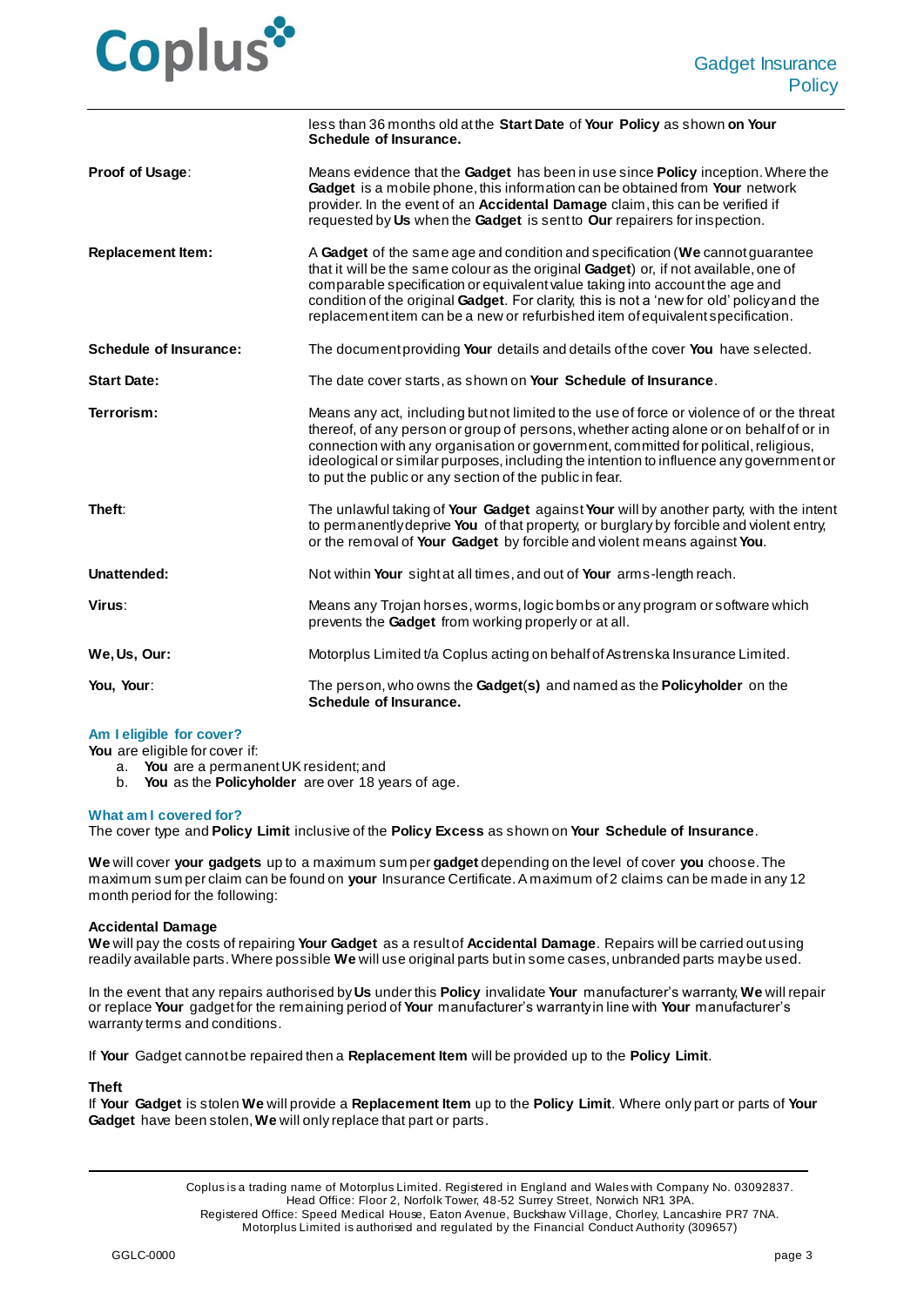

# **Accidental Loss**

If **You** lose **Your** mobile phone or tablet **We** will provide a **Replacement Item** up to the **Policy Limit**.

### **Breakdown**

**We** will pay repair costs if **Your Gadget** is damaged as a direct result of electrical or mechanical **Breakdown**occurring outside of the manufacturer's guarantee period. If **Your Gadget** cannot be economically repaired, **We** will provide a **Replacement Item** up to the **Policy Limit.**

# **Liquid Damage**

If **your gadget** is damaged as a result of accidentally coming into contact with any liquid, **we** will repair it. If it cannot be repaired **we** will replace it.

# **Worldwide Cover**

**Your Gadget** is covered for up to 90 days in total worldwide in any 12 month **Period of Cover**. Replacement or repair can only be dealt with once **You** are back in the UK.

# **Fraudulent Usage Cover**

If **Your Gadget** is accidentally lost or stolen and is used fraudulently, **We** will reimburse **You** for the costs up to a maximum value of £2500 and £500 for data upon receipt of **Your** itemised bill. This is in addition to the **Policy Limit** stated on **Your Schedule of Insurance.** 

# **What am I not covered for?**

- 1. **Your Gadget** is not covered for:
	- a. The **Policy Excess** as stated on **Your Schedule of Insurance** for each and every claim.
- 2. **Theft** or **Accidental Loss**
	- **You** will not be covered for **Theft** or **Accidental Loss;**
		- a. From any motorbike or motor vehicle where **You** or someone acting on **Your** behalf is not on or in the vehicle, unless the **Gadget** has been concealed in a closed boot, locked pannier, closed glove compartment or other closed internal compartment, and all the vehicle's windows and doors have been closed and locked, and all security systems have been activated. Damage must be caused by the thief, and evidence provided with **Your** claim; or
		- b. Where **your gadget** has been left unattended, from any building, land or premises, unless force, resulting in damage to the building or premises, was used to gain entry or exit, evidence of which must be provided with **Your** claim; or
		- c. From **Your** control or the control of any member of **Your Immediate Family**, except where it has been concealed either on or about the person and not left **Unattended**, or the use of physical force or violence against the person has been used or threatened; or
		- d. Where the **Gadget** has been left **Unattended** when it is away from **Your Home**; or
		- e. Where the **Gadget** was in the possession of someone other than **You** or **Your Immediate Family** at the time of the event; or
		- f. Where the circumstances of the **Accidental Loss** cannot be clearly identified, i.e. where **You** are unable to confirm the time and place **You** last had **Your** Gadget, or any claims for **Accidental Loss** of **Your Gadget** in **Your home**.

# 3. **Accidental Damage, Breakdown** or **Liquid Damage**

If this type of cover is shown in **Your Schedule You** will not be covered for **Accidental Damage** or **Breakdown** caused by;

- a. **You** deliberately damaging or neglecting the **Gadget**; or
- b. **You** not following the manufacturer's instructions; or
- c. Routine servicing, inspection, maintenance or cleaning; or
- d. Loss or damage caused by a manufacturer's defect or recall of the **Gadget**; or
- e. Repairs carried out by persons not authorised by **Us**.
- f. As a result of the use of non-original accessories

4. **Fraudulent Usage Cover**

- **We** will not pay for any **Fraudulent Usage**;
	- a. Unless it results from a **Theft** or **Accidental Loss** claim that is covered by this insurance; or
	- b. Where the **Theft** or **Accidental Loss** of **Your Gadget** has not been reported to **Your** airtime provider within 24 hours of **You** being aware of the **Theft** or **Accidental Loss** occurring; or
	- c. **Your** network provider fails to properly block **Your** service.
- 5. Repair or other costs for:
	- a. Routine servicing, inspection, maintenance or cleaning; or
	- b. A manufacturer's defect or recall of the **Gadget**; or
	- c. Repairs carried out by persons not authorised by **Us**; or
	- d. Wear and tear to the **Gadget**, depreciation, gradual deterioration of performance or damage caused by atmospheric or climatic conditions; or
	- e. Cosmetic damage of any kind including scratches, chips or dents; or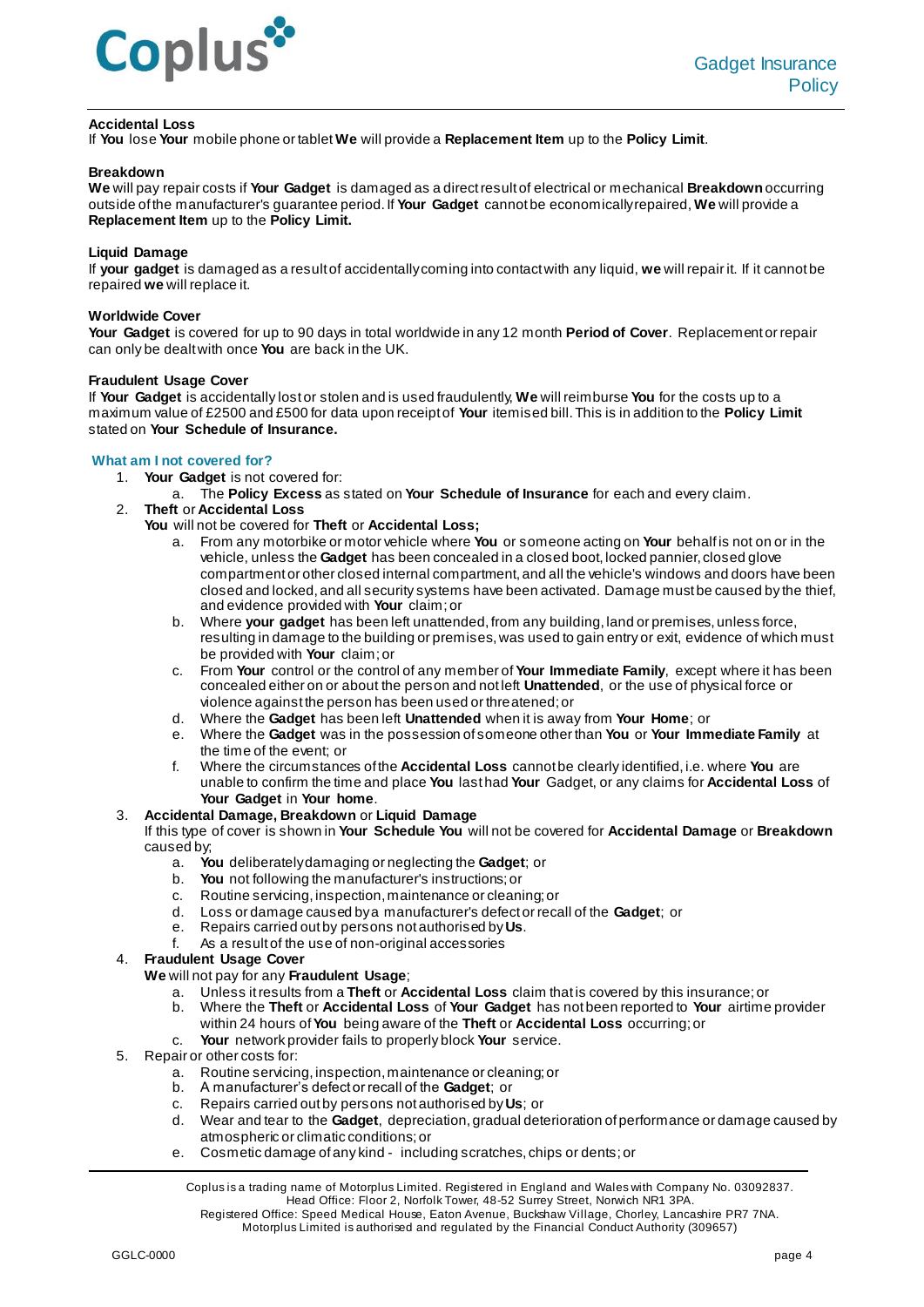

- f. Any damage, breakdown or loss of use caused by a **Virus**; or
- g. Any **Gadget** which has had its serial number tampered with in any way.
- h. **Breakdown** or **Accidental Damage** to **Gadgets** which have previously had repairs carried out by nonmanufacturer approved repairers.

# **General Exclusions**

Cover will not be provided for;

- 1. Any **Gadget** for which **You** cannot provide **evidence of ownership**. This must show the date of purchase, make, model, IMEI/Serial number of **Your Gadget. Your Gadgets** must be less than 36 months old when the **Policy** is started;
- 2. This insurance only covers **Gadgets** bought and used in the UK. Cover is extended to include use of **Gadgets** anywhere in the world up to a maximum of 90 days in total, in any single 12 month **Period of Cover**, subject to any repairs being carried out in the UK by repairers approved by **Us**. No cover is provided for claims if **You** are travelling to a country where the Foreign and Commonwealth Office (FCO) have advised against all but essential travel. You can check the latest FCO travel advice at www.fco.gov.uk;
- 3. **Your** SIM card, or the **Theft**, **Accidental Loss** or **Breakdown** of a **Gadget** designed to use a SIM card if a SIM card registered to **You** was not in **Your Gadget** at the time of the incident;
- 4. Where all **Precautions** to prevent any loss or damage have not been taken;
- 5. Any expense incurred as a result of not being able to use the **Gadget**, or any loss other than the repair or replacement costs of the **Gadget**;
- 6. **Accidental Loss, Accidental Damage, Theft** or **Breakdown** to Accessories of any kind unless the **Gadget** itself is subject to a successful claim;
- 7. Reconnection costs or subscription fees of any kind;
- 8. The cost of any **Fraudulent Usage** following the **Theft** or **Accidental Loss** of **Your Gadget** unless the **Theft** or **Accidental Loss** of the **Gadget** has been reported to the airtime provider within 24 hours;
- 9. **Accidental Loss** where the circumstances of the loss cannot be clearly identified, i.e. where **You** are unable to confirm the time and place where **You** last had **Your Gadget**;
- 10. Any claim where **Proof of Usage** cannot be established
- 11. **Terrorism** and war, invasion, acts of foreign enemies, hostilities whether war is declared or not, civil war, rebellion, revolution, insurrection, military or usurped power, confiscation, nationalism or requisition or destruction or damage to property by or under the order of any government or public or legal authority;
- 12. Claims arising from damage or destruction caused by, contributed to, or arising from:
	- i. Ionizing radiation or contamination by radioactivity from any nuclear fuel, or from any nuclear waste from the combustion of nuclear fuel; or
	- ii. The radioactive, toxic, explosive or other hazardous properties of any explosive nuclear assembly or component thereof.
- 13. Damage or destruction directly occasioned by pressure waves caused by aircraft or other aerial devices travelling at sonic or supersonic speeds;
- 14. Any loss of or damage to information, data, apps or software contained in or stored on the **Gadgets** whether arising as a result of a claim paid by this **Policy** or otherwise;
- 15. Any indirect loss or damage resulting from any event which caused a claim under this **Policy**. The only exception to this is **Fraudulent Usage** (up to a maximum of £2500 for calls and £500 for data) provided the **Theft** or **Accidental Loss** of a **Gadget** has been reported to the airtime provider within 24 hours;
- 16. Liability of whatsoever nature arising from ownership or use of the **Gadgets**, including any illness or injury resulting from it;
- 17. Value Added Tax (VAT) where **You** are registered with HM Revenue and Customs for VAT;
- 18. Any Gadget that is not less than 36 months old (with valid **Proof of Purchase**) when the **Policy** is started. This insurance does not cover **Gadgets** purchased outside of the UK or purchased second hand;
- 19. **Your Gadget** must be in good condition and in full working order prior to taking out this **Policy**. If there is evidence that the **Accidental Damage**, **Theft** or **Accidental Loss** occurred prior to the **Policy Start Date**, **Your** claim will be refused and no Premium refund will be due.
- 20. If **Your Gadget** has previously been repaired using non original equipment manufacturer parts.
- 21. Any claim made, or any even causing the need for a claim to be made, that occurs within the first 14 days of the inception date of the policy. If **Your Gadget** is less than 6 months old on the date you insure it, then this clause does not apply and **your** cover begins immediately.
- 22. The policy excess in the event that **you** make a claim, an excess fee applies which must be paid to **us** before **your** claim can be settled. This excess fee varies depending on the type of **gadget you** have insured with **us**. The fees are set out below:
	- a) If **your** claim is for a **gadget** up to the value of £250 (when new) the excess fee is £25 for any claim.
	- b) If **your** claim is for a **gadget** between the values of £251 £749 (when new) the excess fee is £50 for any claim.
	- c) If **your** claim is for a **gadget** over the value of £750 (when new) the excess fee is £75 for any claim.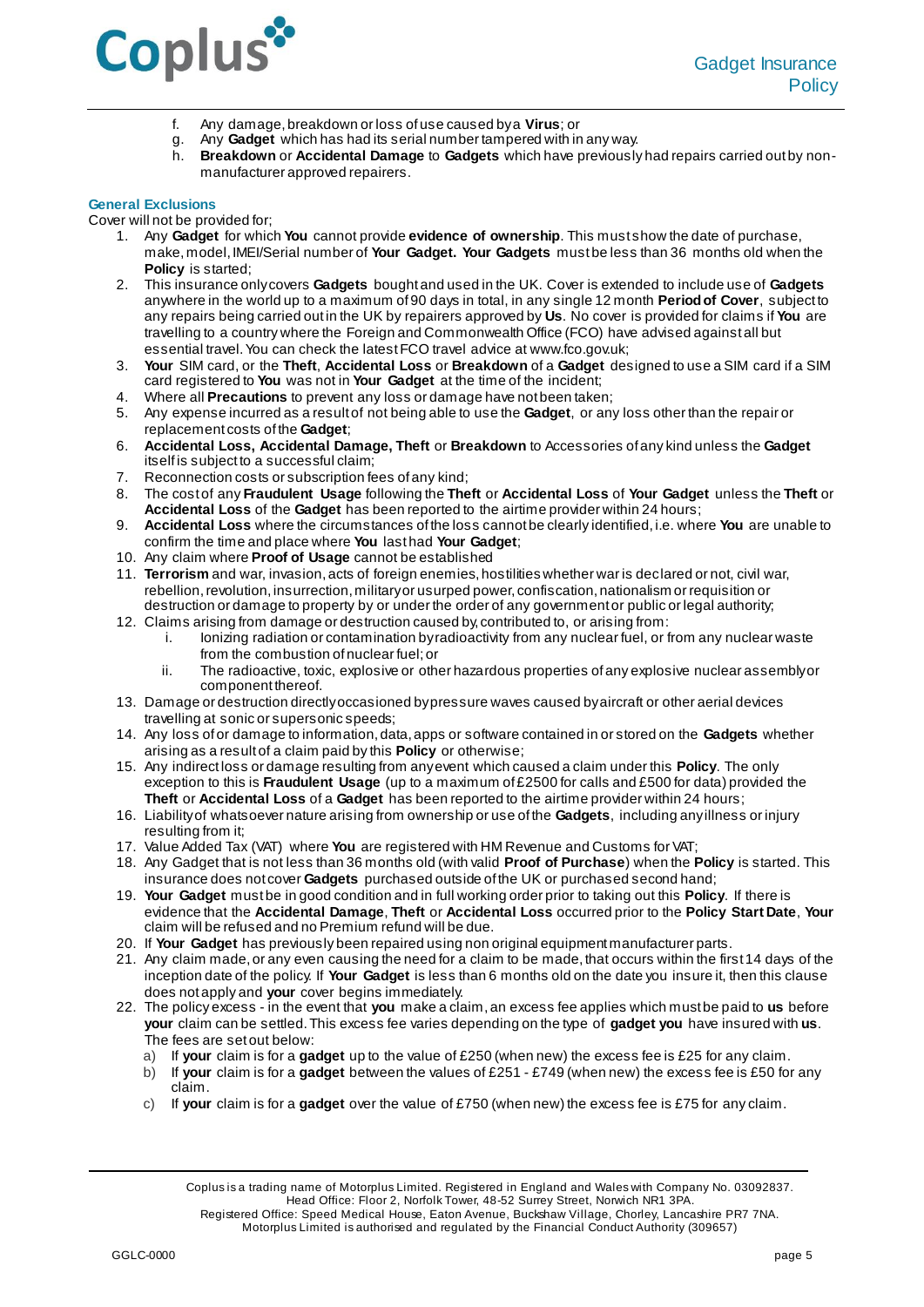

## **How do I make a change to the Policy?**

If **You** need to make a change to **Your Policy**, **You** should contact **Your Administrator** as shown on **Your Schedule of Insurance**, as soon as possible.

#### **How do I make a claim?**

If **You** need to make a claim, **You** should contact the **Claim Handler** as soon as possible and follow the steps below.

### **1. Notify the relevant people**

**Theft** and **Accidental Loss** claims

- a. Report the **Theft** or **Accidental Loss** of any **Gadget**, within 24 hours of discovery, to **Your** airtime provider and blacklist **Your Gadget.**
- b. Report the **Theft** or **Accidental Loss** of any **Gadget** to the Police within 48 hours of discovery, and obtain a crime reference number (in support of a **Theft** claim), or a lost property number (in support of an **Accidental Loss** claim).

### All claims including those for **Theft** and **Accidental Loss**

c. Contact Coplus as soon as possible (and in any event within 7 days) of any incident in order to:

- i. notify them and provide them with details of the incident likely to give rise to a claim under this **Policy**; and request a claim form.
	- ii. Telephone: **0333 241 3400**
	- Email[: gadgetclaims@coplus.co.uk](mailto:gadgetclaims@coplus.co.uk)

If the incident occurred outside the UK, please notify Coplus within 48 hours of **Your** return to the UK.

### **2. Gather information**

To process **Your** claim quickly, **We** will need information about the circumstances that led to **Your** claim. The information required will be detailed when **You** contact the **Claim Handler** and will include any of the following:

- a. Police report/crime reference, where the claim is for **Theft**.
- b. Police report/lost property number, where the claim is for **Accidental Loss**.
- c. Evidence of ownership.
- d. Proof of purchase.
- e. Blocking confirmation from your network including date last used, where claim is for **Theft** or **Accidental Loss**.
- f. Photographic evidence of the damage to the **Gadget** where the claim is for **Accidental Damage**.

## **3. Submit your claim**

Please return the requested claim form as soon as possible, making sure **You** have enclosed all the requested documents (and any additional information) to support Your claim.

The completed claim form, **Proof of Purchase** and any additional information that may be required from You is to be returned as instructed by the **Claim Handler.**

All access blocks must be removed from **Your Gadget** before being sent for repair. This includes any personal pin locks or operator specific security blocks, including Find My iPhone or other remote location devi ce/app. Failure to do so will result in **Your** claim being delayed and/or **Your Gadget** being returned to You.

**Note**: If **We** replace **Your Gadget(s),** the damaged or lost item becomes **Our** property. If it is returned or found, **You** must notify **Us** and send it to **Us** if **We** ask **You** to.

**Important**: **We** will process **Your** claim under the terms and conditions of this **Policy** based on the first reason notified to Us for the claim. If **Your** claim is not covered and You then submit a claim having changed the reason, **We** may consider this as fraud. Details of all such cases will be passed to appropriate agencies for action.

#### **General Conditions**

Applies to all sections of this **Policy**.

# **1. Keeping to the terms of the Policy**

- **We** will only give **You** the cover described in the **Policy** if:
- a. **You** pay the **Premium** by the agreed date; and
- b. when making a claim **You** meet all of the conditions as far as they apply; and
- c. declarations made, information given to **Us** orally, electronically or in writing which form the basis of this **Policy**, are complete, accurate and true.

# **2. Cancelling Your Policy**

- **You** can cancel **Your Policy** within 14 days from:
- a. the day of the conclusion of the contract; or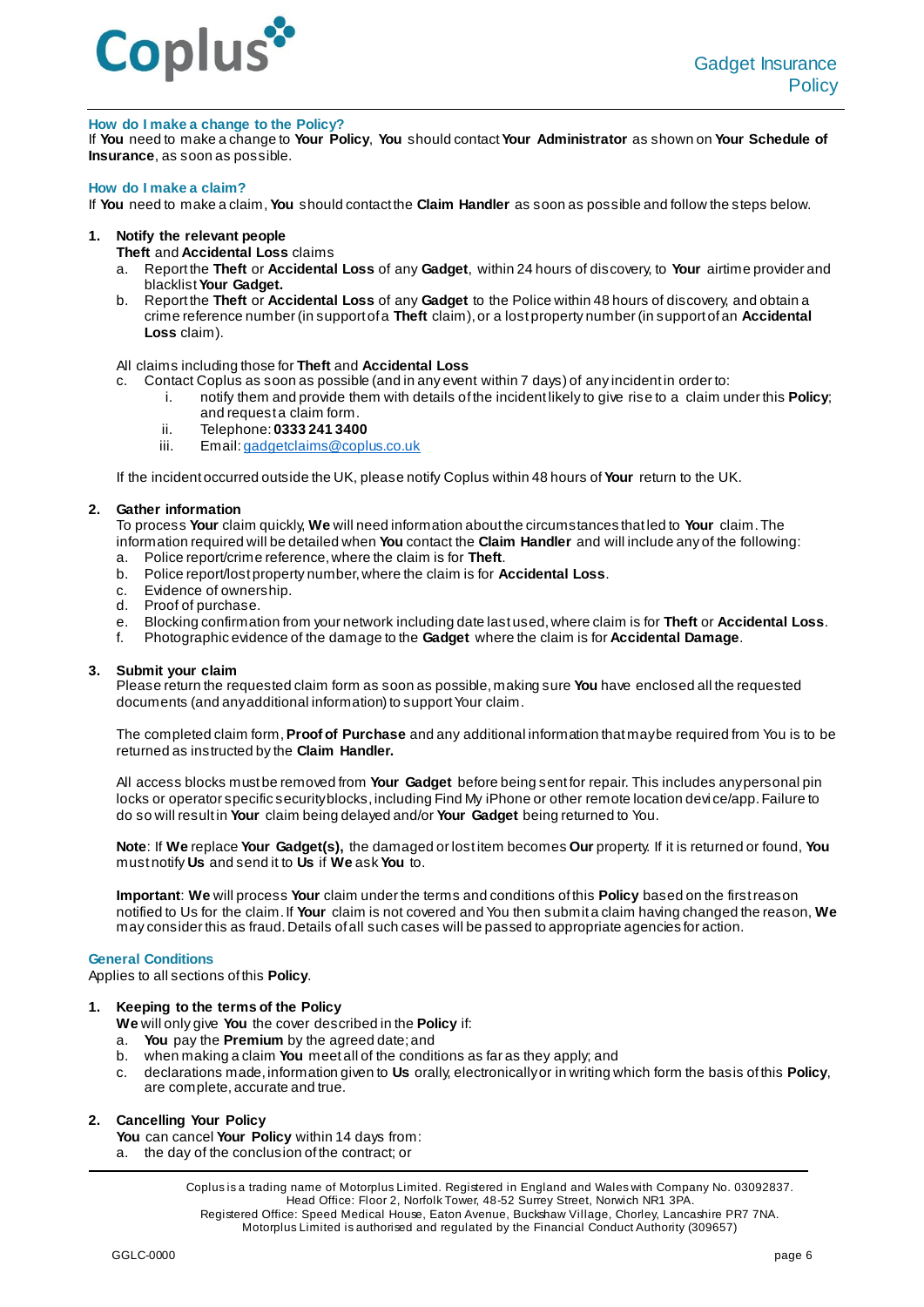

b. the day on which **You** receive the contractual terms and conditions, if that is later than the date referred to above.

**We** will refund any **Premium You** have paid unless **You** have made a claim and settlement terms are subsequently agreed.

If **you** wish to cancel **your** insurance outside the first 14 days **you** can do so in writing to **your** Insurance Broker, or by telephoning. Provided no claims have been made on the cover during the current period of insurance, **you** will be entitled to a refund of the unused premium.

**We** may cancel this **Policy** by giving **You** 30 days' notice in writing where there is a valid reason for doing so. Valid reasons may include but are not limited to:

- a. If **We** suspect fraudulent activity.
- b. If **You** are not complying with the terms and conditions of the **Policy**.
- If **You** use threatening or abusive behaviour towards our staff or suppliers.

A cancellation letter will be sent to **You** at **Your** last known address, and:

- a. any **Premium** You have paid for the period after the cancellation will be refunded to **You**; and
- b. **We** will pay any valid claim occurring before the cancellation date.

If **You** choose to cancel **Your** insurance, please contact**Your Administrator** whose details are shown on **Your Schedule of Insurance.**

### **3. Fraud**

If **You** or anyone acting on **Your** behalf make a claim **which** is at all false or fraudulent, or supports a claim with any false or fraudulent document, device or statement, this Policy will be void and You will lose all benefit and Premiums **You** have paid for this **Policy**. In addition, **We** may recover any sums paid for any claim already paid to **You**.

If **You** fraudulently provide **Us** with false information, statements or documents, **We** may record this on anti-fraud databases and We may also notify other organisations.

### **4. Choice of law**

All aspects of this contract of insurance - including negotiation and performance - are subject to English law and the decisions of the English courts.

# **5. Rights of Parties**

A person or company who was not a party to this **Policy** has no right under the Contracts (Rights of Third Parties) Act 1999 or any subsequent legislation to enforce any term of this **Policy** but this doesn't affect any right or remedy of a third party which exists, or is available, apart from such Act.

# **6. Other insurance**

If **You** have other insurance that provides the same or similar types of cover, **You** must tell **Us** when **You** make a claim.

### **Transfer of Policy**

**You** cannot transfer this **Policy** to someone else without notifying the **Administrator** in writing and receiving confirmation from them.

# **Financial Services Compensation Scheme**

Astrenska Insurance Limited is covered by the Financial Services Compensation Scheme. **You** may be entitled to compensation from the scheme in the event that Astrenska Insurance Limited cannot meet its obligations. This depends on the type of insurance and the circumstances of the claim. Most insurance contracts are covered for 90% of the claim with no upper limit. **You** can obtain further information about compensation scheme arrangements from the FSCS by visiting www.fscs.org.uk.

# **Sanctions**

**We** shall not provide cover or be liable to pay any claim or other sums, including return premiums, where this would expose **us** to any sanction, prohibition or restriction under United Nations resolutions, asset freezing or trade or economic sanctions, laws or regulations of the European Union, United Kingdom, and/or all other jurisdictions where we transact business.

### **How to make a complaint**

**We** hope that **you** are completely happy with this policy and the service that **you** receive, however if **you** do have any reason to make a complaint, please follow the procedure below.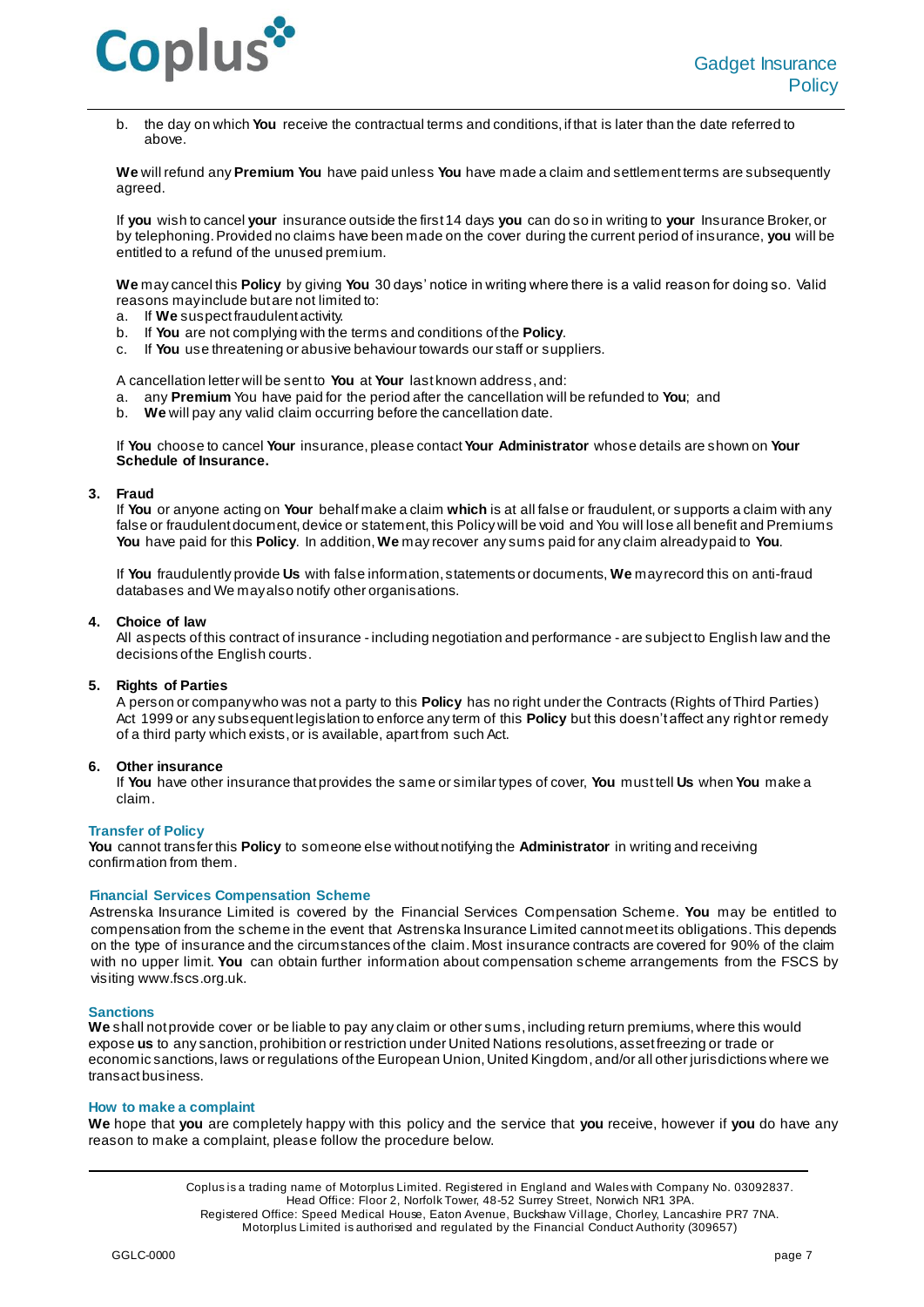

If **your** complaint relates to the sale of this policy, please contact **your** insurance broker.

If **your** complaint relates to a claim, please contact **us** at:

Coplus Floor 2 Norfolk Tower 48-52 Surrey Street Norwich NR1 3PA Telephone: **0333 241 3400**

If for any reason it is not possible for **us** to reach an agreement, **you** have the right to make an appeal to the Financial Ombudsman Service. This applies if **you** are an individual, or in a business capacity if **your** annual turnover is up to EUR 2,000,000 (or equivalent in sterling) and **you** have fewer than 10 members of staff. **You** can contact the Financial Ombudsman Service at:

The Financial Ombudsman Service Exchange Tower London E14 9SR **Telephone: 0800 023 4567 or Email:** [complaint.info@financial-ombudsman.org.uk](mailto:complaint.info@financial-ombudsman.org.uk) Website[: www.financial-ombudsman.org.u](http://www.financial-ombudsman.org.uk/)k

## **Astrenska Privacy Notice**

## **How we use the information about you**

As your insurer and a data controller, we collect and process information about you so that we can provide you with the products and services you have requested. We also receive personal information from your agent on a regular basis while your policy is still live. This will include your name, address, risk details and other information which is necess ary for us to:

• Meet our contractual obligations to you;

- issue you this insurance policy;
- deal with any claims or requests for assistance that you may have
- service your policy (including claims and policy administration, payments and other transactions); and,

detect, investigate and prevent activities which may be illegal or could result in your policy being cancelled or treated as if it never existed;

• protect our legitimate interests

In order to administer your policy and deal with any claims , your information may be shared with trusted third parties. This will include members of The Collinson Group, contractors, investigators, crime prevention organisations and claims management organisations where they provide administration and management s upport on our behalf. Some of these companies are based outside of the European Union where different data privacy laws apply. Wherever possible, we will have strict contractual terms in place to make sure that your information remains safe and secure. We will not share your information with anyone else unless you agree to this, or we are required to do this by our regulators (e.g. the Financial Conduct Authority) or other authorities.

The personal information we have collected from you will be shared with fraud prevention agencies and databases who will use it to prevent fraud and money-laundering and to verify your identity. If fraud is detected, you could be refused certain services, finance, or employment. Further details of how your information will be used by us and these fraud prevention agencies and databases, and your data protection rights, can be found by visitin[g www.cifas.org.uk/fpn](file://///mp-fp01/files/Commercial/Ops%20forms%20&%20Check%20lists/Check%20lists/Templates/www.cifas.org.uk/fpn) and [www.insurancefraudbureau.org/privacy-policy.](http://www.insurancefraudbureau.org/privacy-policy)

## **Processing your data**

Your data will generally be processed on the basis that it is:

• necessary for the performance of the contract that you have with us;

- is in the public or your vital interest: or
- for our legitimate business interests.

If we are not able to rely on the above, we will ask for your consent to process your data.

# **How we store and protect your information**

All personal information collected by us is stored on secure servers which are either in the United Kingdom or European Union.

We will need to keep and process your personal information during the period of insurance and after this time so that we can meet our regulatory obligations or to deal with any reasonable requests from our regulators and other authorities.